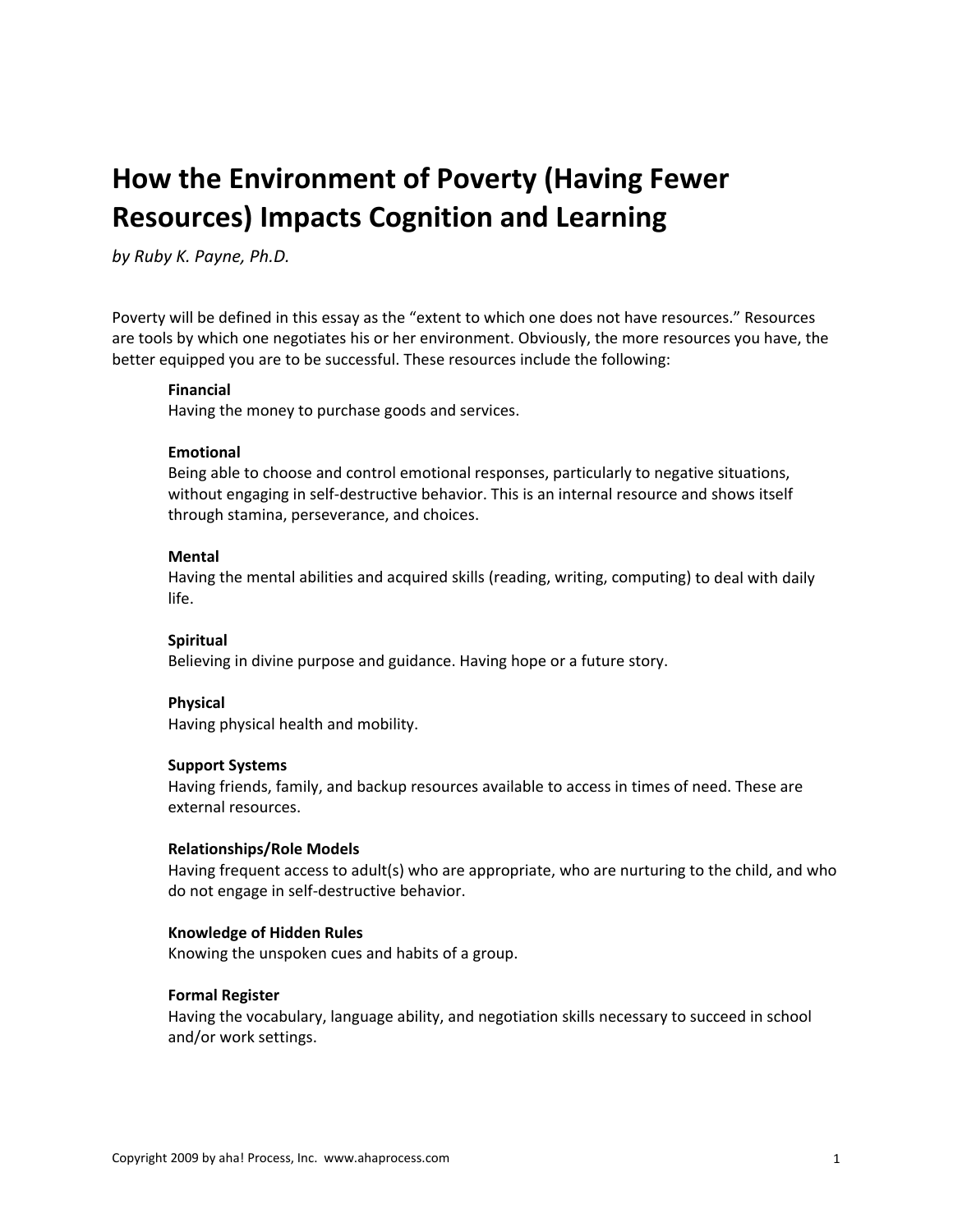So how does having fewer resources impact cognition and learning?

All beginning learning and cognition occur in a "situated learning" environment. Lave and Wenger (1991), two researchers at Columbia University in New York City, state that one first learns in a situated learning environment where they are relationships, people, tasks, language, and context.

|                    | <b>Just plain folks</b>                                               | <b>Student</b>                             | <b>Practicing</b><br>individual or<br>apprentice                      |
|--------------------|-----------------------------------------------------------------------|--------------------------------------------|-----------------------------------------------------------------------|
| <b>Reason with</b> | Casual stories                                                        | Laws                                       | Casual models                                                         |
| <b>Act on</b>      | <b>Situations</b>                                                     | Symbols                                    | Conceptual<br>situations                                              |
| <b>Resolve</b>     | Emergent<br>problems and<br>dilemmas                                  | Well-defined<br>problems                   | Ill-defined<br>problems                                               |
| <b>Produce</b>     | Negotiable<br>meaning and<br>socially<br>constructed<br>understanding | Fixed meaning<br>and immutable<br>concepts | Negotiable<br>meaning and<br>socially<br>constructed<br>understanding |

## **"Situated Learning"**

Source: "Situated Cognition and the Culture of Learning" by John Seely Brown, Allan Collins, and Paul Duguid. Educational Researcher. Vol. 18, No. 1. January‐February 1989. pp. 32–42.

You reason with stories and act on situations, and you participate at a "peripheral" level—at the edges of the learning. You are not sure that you want to participate. When one goes to the second column, which is formal schooling, learning becomes largely decontextualized. You act on symbols (letters, numbers, drawings), and you reason with laws. Both the environment and the criteria for learning change.

A highly successful businessman in the United States told me this story. He grew up very poor with his mother, four siblings, and no father in the picture. When he was 7 years old, he had a paper route and saw a bicycle he wanted. The bicycle cost \$40. So every week he would keep a dollar back for the bicycle and give the rest of the money to his mother. He had \$40 saved and came home from school to buy the bicycle. He looked where he had kept his money, and it was gone. He went to his mother and said, "Have you seen my money?" She said, "Yes I took it today. Your sister was very sick, and I thought she was going to die. I used the money to pay the doctor and buy her medicine. You were the only one who had any money in the house. I think your sister would have died without it." The next year, third grade, his teacher was talking about math and why you need math. If you understand math, then can count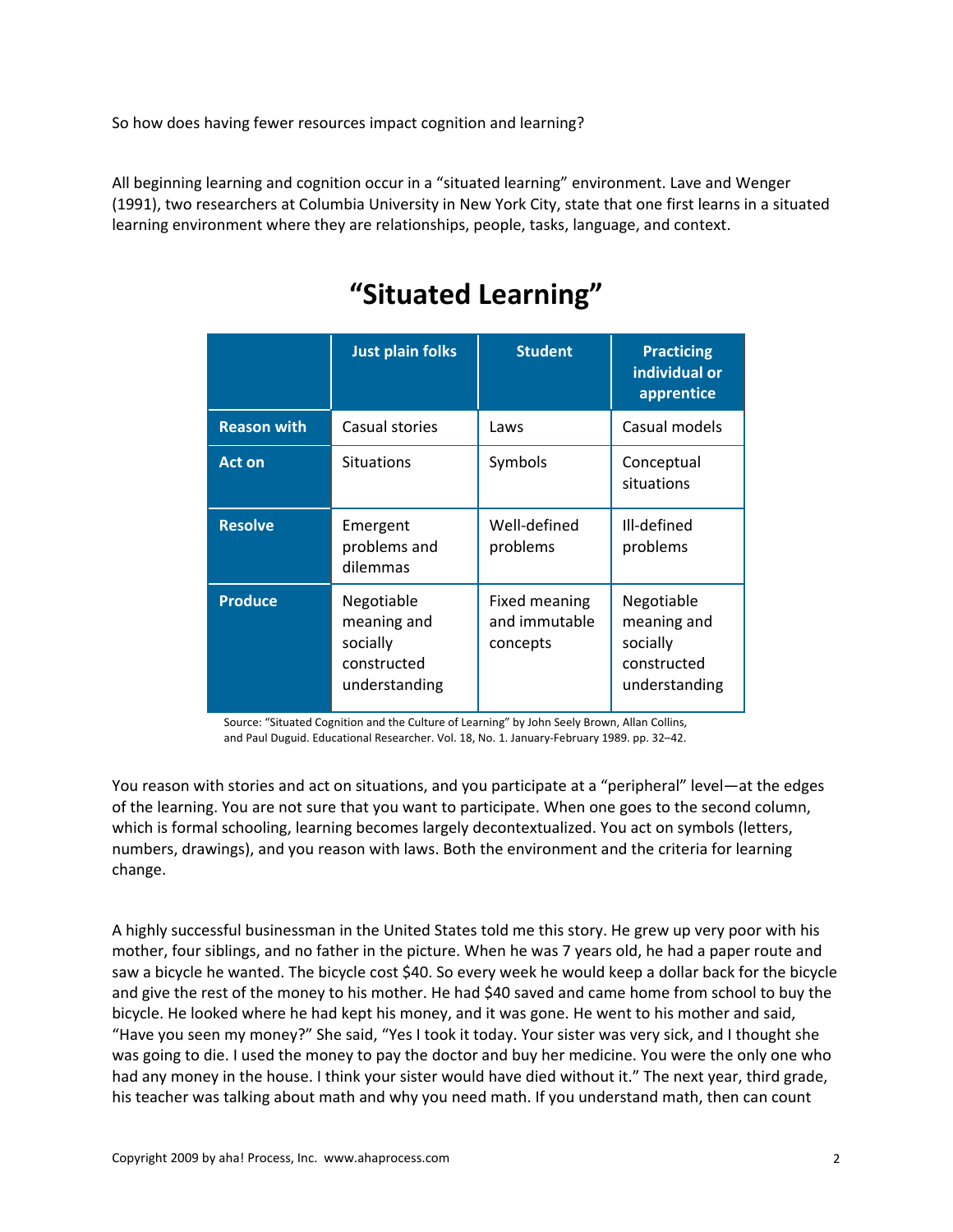and save your money, buy assets, and get ahead. The businessman told me, "I decided then that if that teacher was so stupid that she didn't know what happened to your money when you saved it, then she probably didn't understand math either, so I decided I wasn't going to learn math." And he didn't.

When the early learning is very different from the formalized, decontextualized schooling, then many students choose not to learn.

## **What Makes the Environment of Poverty (Fewer Resources) Different from the Environment of Formalized School?**

- 1. *In school, learning tends to be separate from relationships.* In the situated learning of poverty, learning occurs in the context of relationships.
- 2. *In school, learning is abstract (represented on paper or computer), verbal (words are relied upon almost exclusively), and proactive (students must plan).* In the situated learning environment of poverty, learning is based on sensory data, it relies on nonverbal data as much as verbal, and it is reactive. The two worlds are diametrically opposed.
- 3. *In poverty, survival is a crucial skill.* In formalized schooling, achievement is the crucial attribute. Survival means the ability to live in the "tyranny of the moment." It also means one doesn't develop a future story.
- 4. *School success is highly dependent on a student having an external support system.* Often we find that students from poverty *are* the support system for the family and have very little support for themselves.
- 5. *The intergenerational transfer of knowledge is a huge factor in school success.* In a study in Australia that followed more than 8,500 children for 14 years, researchers found they could predict with reasonable accuracy the verbal reasoning scores of 14‐year‐olds based on the maternal grandfather's occupation (Najman et al., 2004). In other words, the greater the language with young children, the greater their potential (see also No. 7 below).
- 6. *The development of the pre‐frontal cortex, which is the executive function of the brain (impulse control, working memory, planning), generally is not developed by the environment of generational poverty.* In a study released in 2008 using EEG (electroencephalogram) scans with poor and middle‐class children, researchers found that the prefrontal cortex of the brain in poor children was undeveloped and resembled the brains of adults who have had strokes (Kishiyama, Boyce, Jimenez, Perry, & Knight, in press). The researchers went on to say that the prefrontal cortex can be developed through intervention.
- 7. *Poverty tends to be heavily dependent upon casual register, whereas school is heavily dependent upon formal register.* Hart and Risley (1995) found in their research that the average 4‐year‐old in a professional household has heard 45 million words, while a 4‐year‐old in a welfare household has heard 13 million words. In fact, they found that a 4‐year‐old in a professional household has more vocabulary than an adult in a welfare household (Hart & Risley).
- 8. *In any situated learning environment, there is a set of "hidden rules" that individuals tend to follow.* Those "hidden rules" are usually not articulated, but they are equated with intelligence.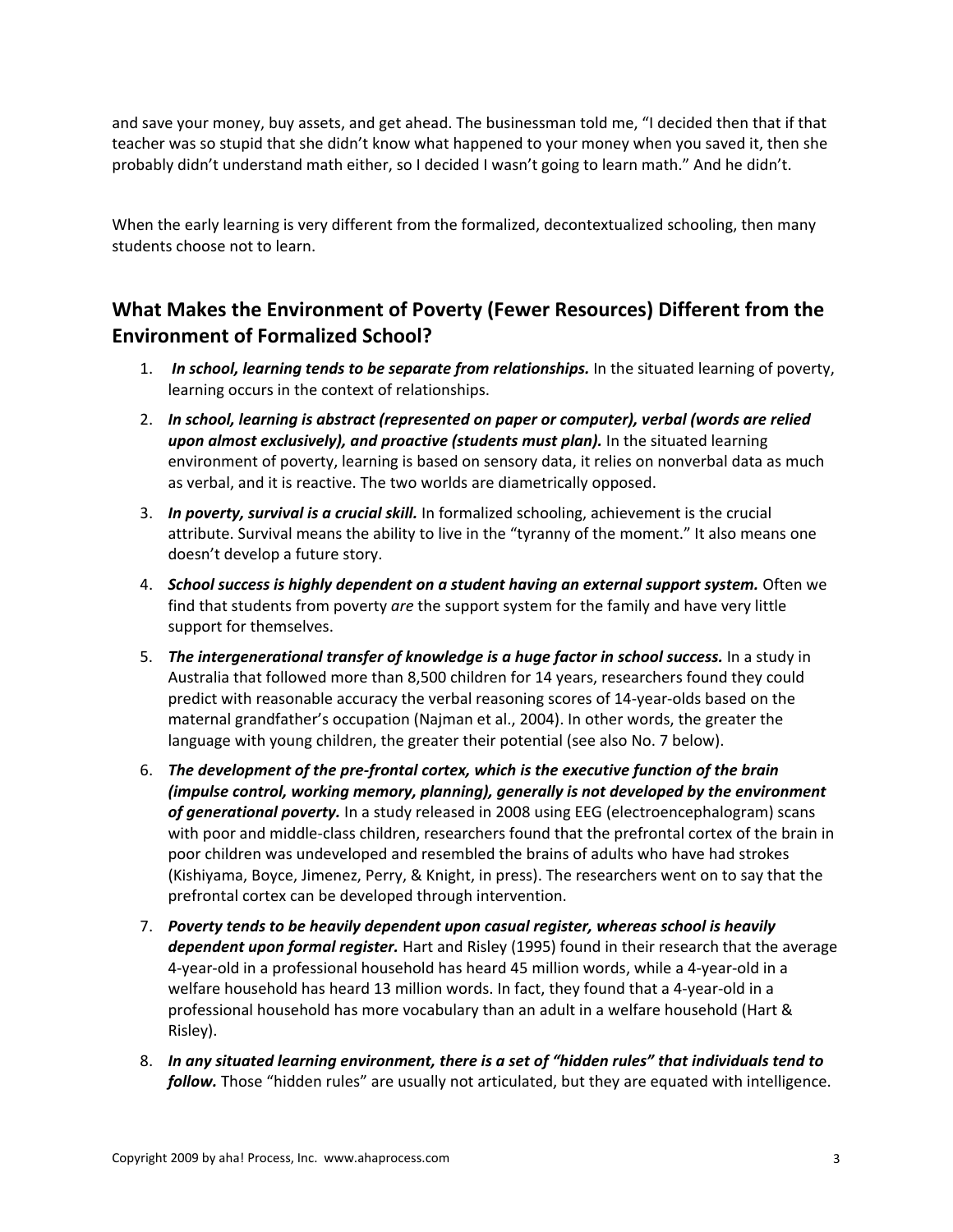Poverty has a different set of "hidden rules" from middle class and a different set from wealth. One set is not better than another; the sets of hidden rules are simply different and help you survive in a given environment.

### **What Can Schools Do to Increase Achievement for Under‐Resourced Students?**

- 1. *First and foremost, create relationships of mutual respect with students.* Mutual respect is not about being their friend or their buddy but rather about having high expectations, insistence, and support. Virtually all learning occurs within the context of a relationship (Greenspan, 1997; Goleman, 2006; Comer, 1995).
- 2. *Use the resource analysis as a method for determining interventions that work.* In order to determine interventions that will be successful, an analysis is made of the student's resources. Then interventions are successful only if they're built on the resources to which the student has access.
- 3. *Provide the tools to bridge between the abstract representational reality and the sensory world by using mental models.* Mental models translate between sensory and abstract representational information. Mental models are stories, analogies, movement, or pictures/drawings.
- 4. *Teach planning.* Planning is crucial for school success. Planning helps you get tasks done on time, provides procedures, and allows for a systematic approach to assignments.
- 5. *Teach formal register.* Martin Joos, a Dutch linguist, found that no matter what language you speak in the world, there are five registers: *frozen* (words that are always the same, such as Lord's Prayer or wedding vows), *formal* (written language with specific word choice and sentence structure), *consultative* (spoken version of formal register with some casual register), *casual* (language between friends), and *intimate* (language between lovers and twins—the language of sexual harassment). If the person has been in poverty two generations or more, there isn't much formal register. We teach students that there are two ways to say everything one as you would talk to a friend and the other as you would hear a newscaster on TV.
- 6. *Help each student develop a future story.* A future story is critical to school and work success. What do you want to do? What do you want to be? I was speaking with an 18-year-old boy, and I asked him what his life would be like when he was 25. He said he would be dead. I asked him how he knew that, and he said everyone like him is dead by that age. Without a future story, there's little motivation to do well in school.
- 7. *Direct‐teach the hidden rules of school and work success.* We teach students that there are two different sets of rules—one for the school setting and one for away from school. We ask them if the rules in one sport are the same as another. For example, do you use the same rules in soccer that you use in baseball? By learning these hidden rules of success, students increasingly will be able to function effectively in multiple settings.

## **Conclusion**

Historically, we have taken resourced students, put them through this tube called school, and the students came out more resourced. Now we must successfully educate students who have fewer resources. It can be done by using the above strategies.